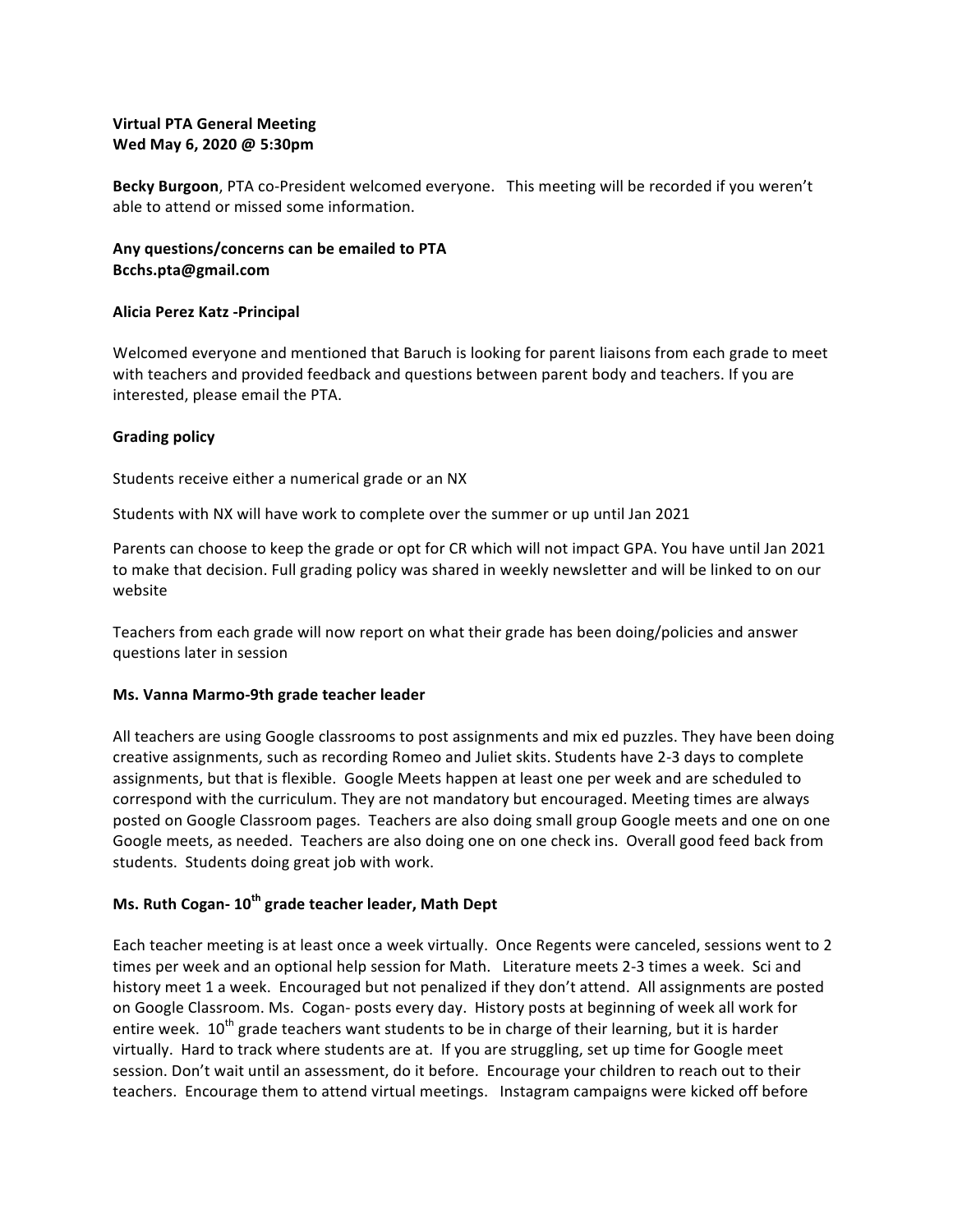COVID and are continuing. You can check Ms. Cogan's Instagram and you can follow the kids Instagram as well. Posting about how COVID has impacted poverty and racial injustice. Students have been collaborating and being creative. Action piece of their project- that has become extra credit as they can't do some of the activities they were set to do.

# **11th Grade- Ms. Josie Forman**

Mix or pre-recorded video and have assignments that are due the next day. Encourage students to advocate for themselves if they need help or if they need more time. Teachers are very understanding. AP English and AP History exams coming up in next few weeks. Preparing for these tests. Math curriculum slowed down to accommodate for that. Have test prep sessions to prepare for these exams. Encourage students to attend review sessions. Students like the prerecorded videos so they can do at their own pace. English will begin looking at the college essay process and potential schools. This will start after AP exams. Science – Ms. Klein had a baby, so they are doing review activities and weekly chemistry assignments. College office has been sending things to the students, including surveys and college info and meetings. This information is communicated through their advisors Dept of Ed covering cost of all AP exams. Students will get reimbursed once back at school. There will be no new instruction in classes on AP Exam dates, for anyone.

## **Grade 12 Ms. Lauren Biggs**

Trying to keep Seniors engaged. Congrats to Sr parents to making it through the process Mr. Sparrow has been reviewing for History exam on May 22 $^{\text{nd.}}$ Economics – meeting twice a week spending time on personal finance Math- AP Statistics meeting everyday to review questions for test. Taking practice test on the weekends. Meeting with them individually to see where they are on their final project. Mr. Zimmerman-Physics- AP doing review for the Exam May 14 AP Language- meeting MWF, also posting recordings in case students can't make the class. Having one on one meetings. AP test on May 20. Will be working on Rhetorical analysis- how to write Rhetorical essay.

# **Questions from Parents**

# **Do** you offer Calculus class instead of Statistics for rising 12<sup>th</sup> graders?

Planning for 2020 is delayed due to COVID. It is on agenda and we will have more info in next coming weeks what next years programs and options will look like. We will make sure students will have lots of options. Will also be asking for feedback on prior classes.

**Re:** Ed Puzzles – Are they graded on completion or accuracy? 9<sup>th</sup> grade on completion.

11<sup>th</sup> grade- more of an engagement tool not assessment. Some teachers are using them for an assessment (history.)

10<sup>th</sup> grade- don't do Ed puzzle, Do Khan academy and U Tube. Once a week assignment for correction. Students know or should know which ones are graded for correctness.

How will end of school year look without Regents? Not having Regents gives more flexibility. Regents week will be similar to Spring break. Can complete outstanding work and catch up. Teachers still brainstorming about what else to do.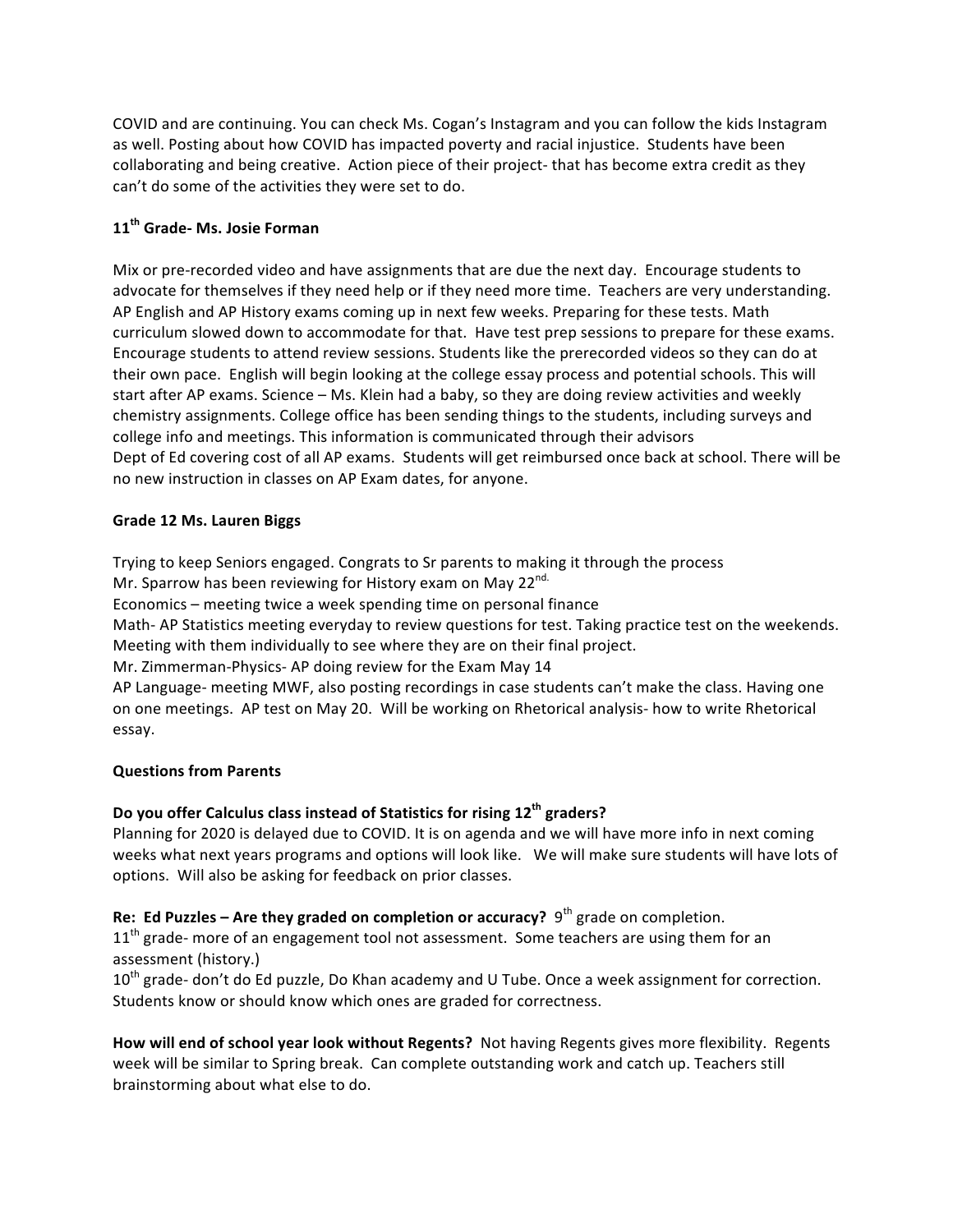**What will summer assignments look like?** Not sure what summer will look like and waiting to see what comes from the Chancellor. Haven't discussed assignments yet and will come back to that.

#### **Can you provide update on end of year Sr activities?**

Prom is rescheduled for Dec  $21^{st}$ . – All colleges will be off from school that week and the committee is hoping they will be able to meet- sort of a reunion. Thinking of doing something virtual on actual night it was supposed to be. Graduation committee college decision day is moved to May 15<sup>th</sup>. There will be a virtual Sr Awards night ceremony – May 27<sup>th</sup> original date. Will mail awards to all students. Having virtual graduation ceremony, still in planning stage. Sr's will be getting their caps and tassels and diplomas, all will be mailed prior to the virtual ceremony

#### **Community Service**

Community service will be required for 2020-2021 if back at school. Waived for this year

**Thoughts on school reopening in Sept?** Hoping, but we haven't' heard anything yet.

### **What can student do with extra time if they have?**

Presenting extra credit opportunities - allowing students to create videos about the content so students can view

AP College Board has been providing a lot of resources on their website, if students have time

 $10<sup>th</sup>$ - math extra credit: Leading a help session, creating videos. Students collaborating with students from other classes and hosted a virtual Earth Day. Attended virtual workshop about farming. Students have been investigating on their own.

Application for Sr mentors have gone out- and they will be selected soon as they will help plan our virtual  $9<sup>th</sup>$  grade orientation.

### Will Jr's begin working on their college essays after AP test over? Yes

Teachers reaching out to students that are falling behind. Making sure critical skills needed to move to the next grade is being concentrated on. School in Sept will not be the same. Want to start talking about how school will look differently. Bracing for serious budget cuts next year.

Budget cuts will be severe. If you would like to make a donation to the school, you still can. Funds are especially needed, since we did not have our Auction. We will try to hold an online auction soon, but these are challenging times and we will wait until the time is better.

BCCHS- Senior page Instagram- Posts students and where they have committed. Students have committed to great schools and a wide variety of the type of school.

### We are looking for new members for PTA executive board! Please email the PTA if interested

**Virtual orientation for incoming 9<sup>th</sup> graders**- there will be different sessions to accommodate parents: June  $17^{\text{th}}$  and  $18^{\text{th}}$  at 10:30 and 1:30